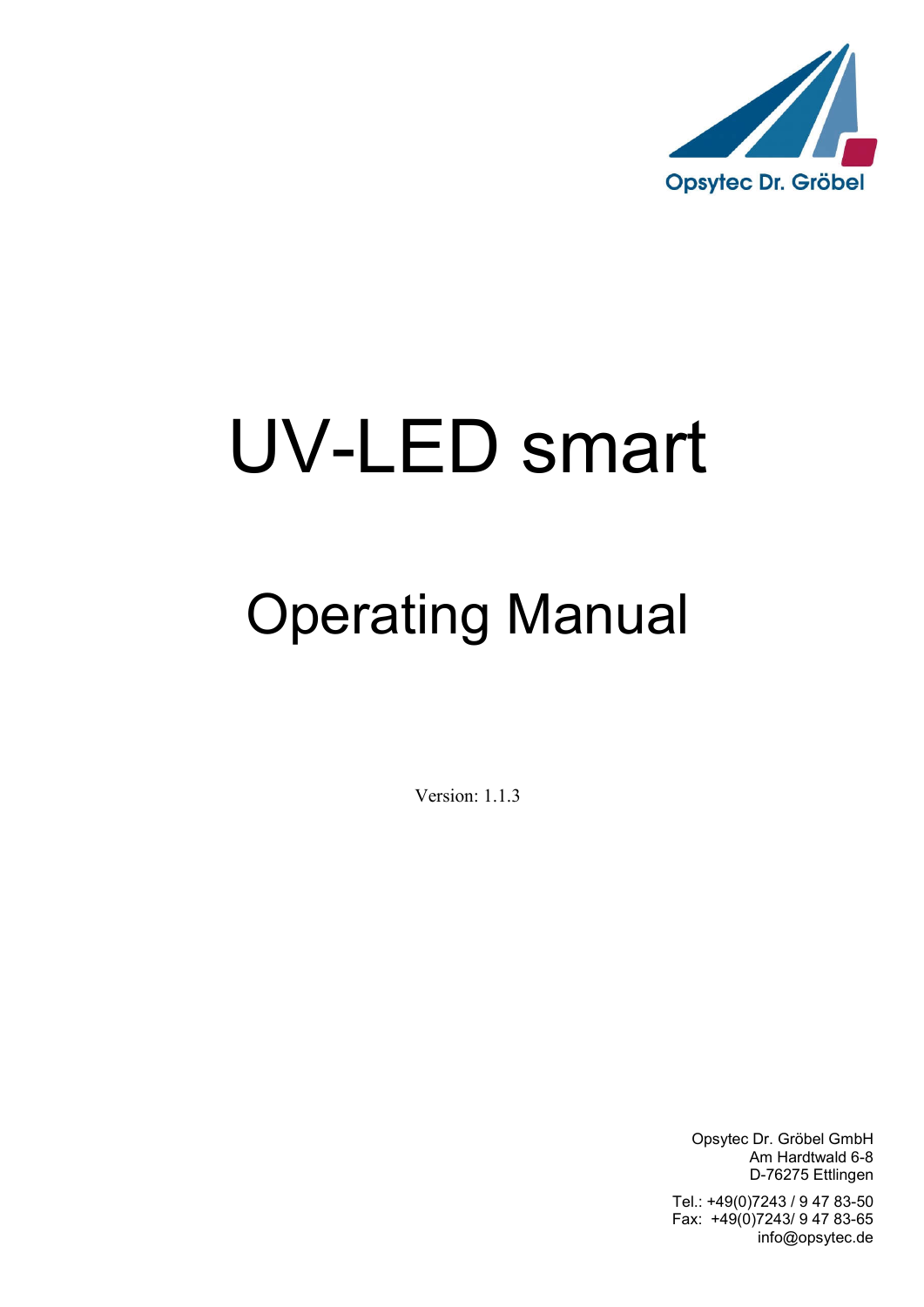## **Table of Content**

| 2              |     |  |
|----------------|-----|--|
| 3              |     |  |
|                | 3.1 |  |
|                | 3.2 |  |
|                | 3.3 |  |
|                | 3.4 |  |
| $\overline{4}$ |     |  |
|                | 4.1 |  |
|                | 4.2 |  |
|                | 4.3 |  |
|                | 4.4 |  |
|                | 4.5 |  |
| 5              |     |  |
|                | 5.1 |  |
|                | 5.2 |  |
|                | 5.3 |  |
|                | 5.4 |  |
|                | 5.5 |  |
|                | 5.6 |  |
| 6              |     |  |

## 1 Change History

| Date       | Version | <b>Changed by</b> | <b>Changes</b>                         |
|------------|---------|-------------------|----------------------------------------|
| 30.10.2013 | 1.0.0   | Paravia           | Preparation                            |
| 12.05.2014 | 1.0.1   | Paravia           | corrected section "importing profiles" |
| 27.10.2014 | 1.0.2   | Uhl               | corrected trigger operation            |
| 15.12.2014 | 1.0.3   | Paravia           | Update Software V1.1                   |
| 10.06.2015 | 1.1.2   | Paravia           | Update TI Driver and quite program     |
| 01.12.2015 | 1.1.3   | Paravia           | Change to 24V, Status feedback         |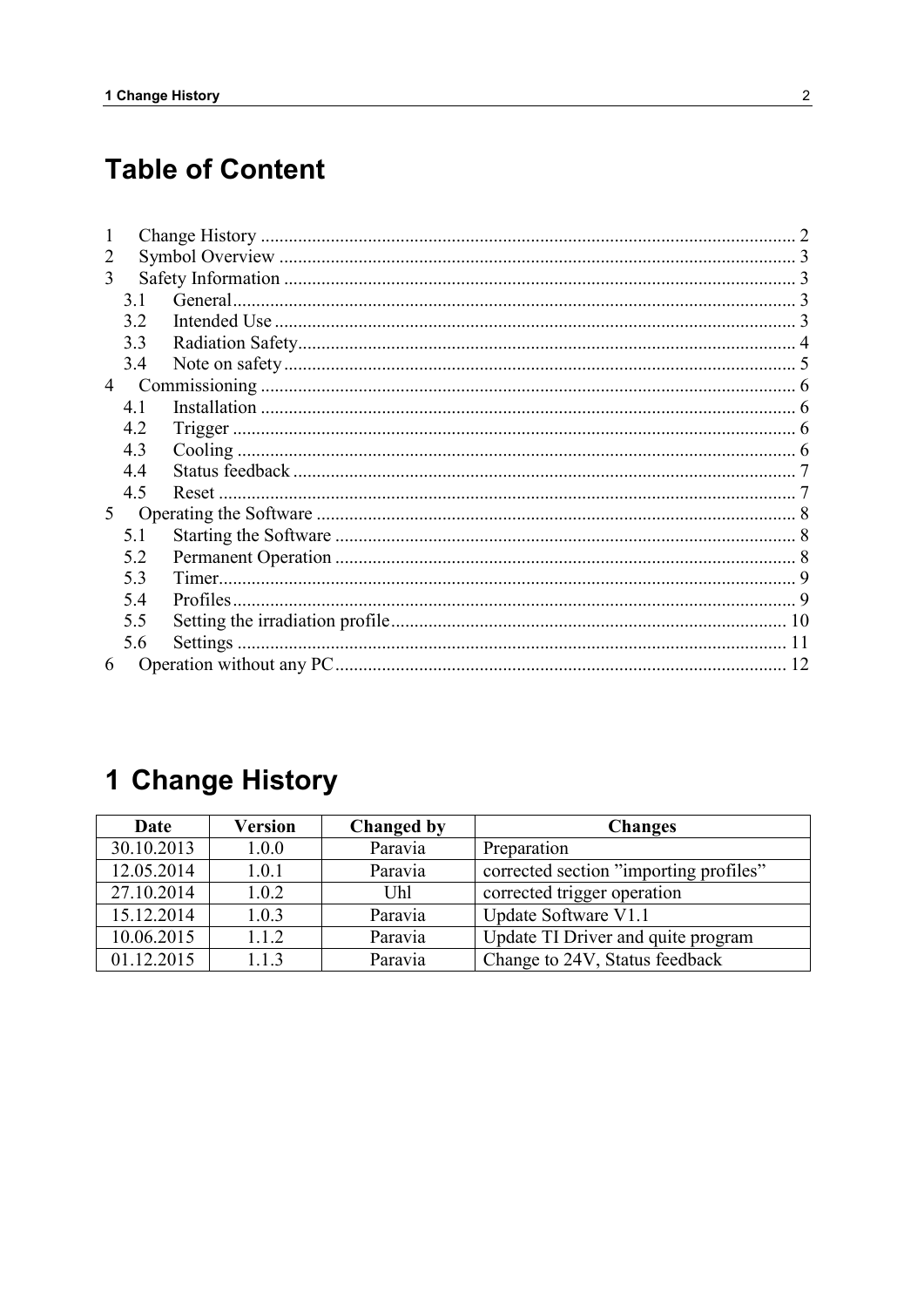## 2 Symbol Overview





age to the device.

meaning: Instruction is to be considered for regular operation.

## 3 Safety Information

#### General

Low voltage devices such as the LED-400 $_{Solo}$  in general can have dangerous voltage carrying parts as well as hot surfaces. All work for transport, installation, start up, maintenance and service have to be done by properly skilled and responsible professionals (comply with EN 50110-1 (VDE 0105-100); IEC 60364). Non-appropriate behaviour can lead to serious injuries and damages.

#### Intended Use

The equipment is made for industrial use only. It complies with harmonized standards of the EN 60034 series (VDE O53O). Using the equipment in explosive environment is prohibited.

Installation, starting up, operation, maintenance and service can only be done by properly skilled and trained professionals considering all safety regulations and standards.

Liability:

Damages resulting from non-intended use or non-authorized interventions lead to the termination of any rights to claim warranty or liability of the manufacturer.

Exclusion of warranty:

The use of any non-original spare parts terminates warranty.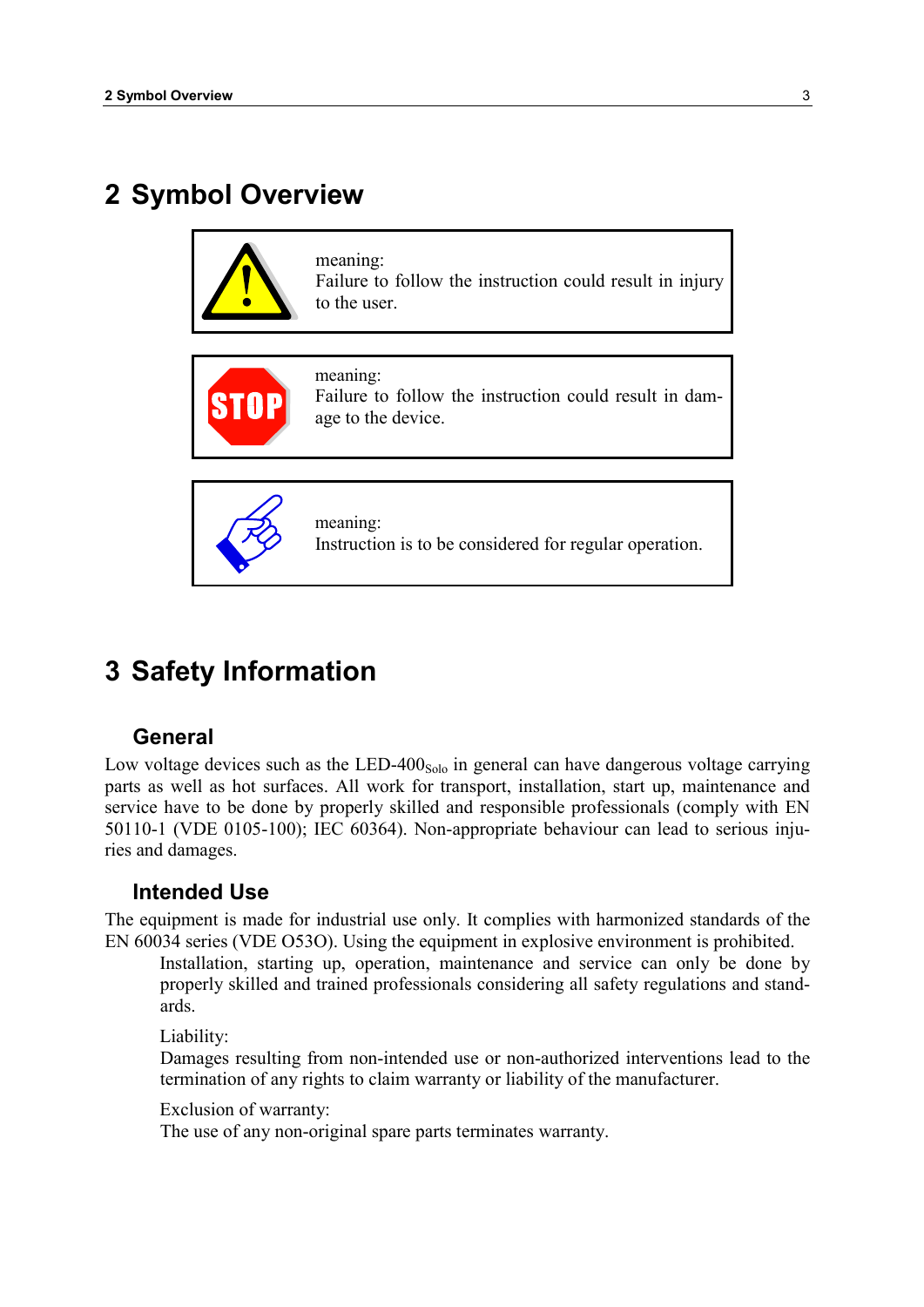Environmental protection:

Note that defective parts containing environmentally harmful substances have to be disposed accordingly.

#### Radiation Safety

The equipment contains an LED that emits invisible UV-A radiation. Work according to safety rules for UV radiation.

UV radiation is invisible! The light you may see is just luminescence caused by the UV. Mostly, luminescence is much weaker than the exciting UV!

UV-A light may lead to cataract formation in the eye lens and to photo-retinitis. Always use proper UV protection goggles when operating the device. The UV-A also causes pigmentation and ageing of skin. Please use proper clothing, gloves and/or sunscreen in dependence on exposure. Avoid irradiating skin or eye directly! UV irradiance in the spot is several hundred times higher than that of sunlight!

This device was classified to risk group 3 (High Risk) according to DIN EN 62471:2009-03 , Photobiological safety of lamps and lamp systems ".



Figure 1: Safety information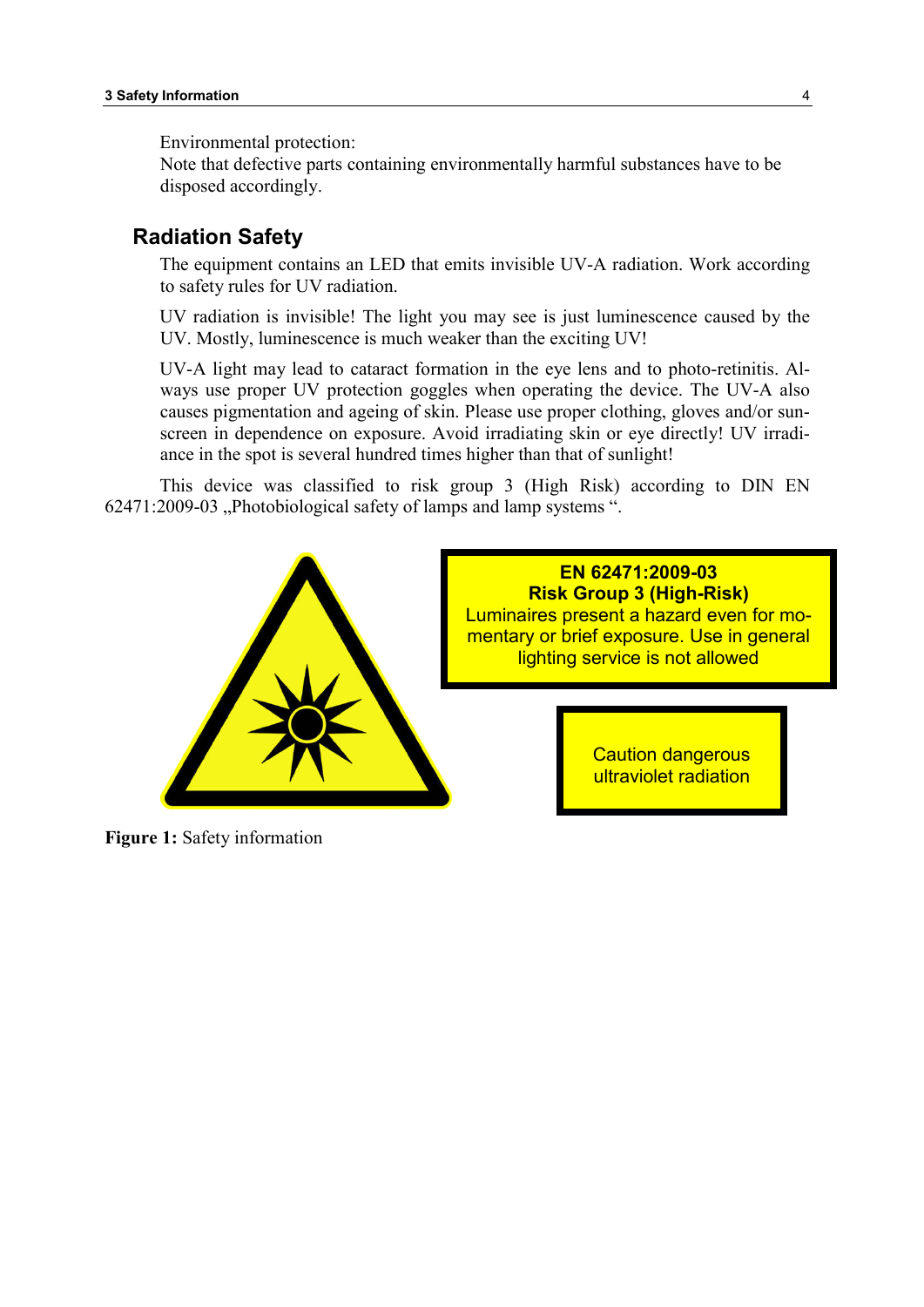#### Note on safety

The risk assessment for the workplace is the customer responsibility.

For this purpose measurements / assessments according to DIN EN 14255-1:2005-06 "Measurement and assessment of personal exposures to incoherent optical radiation - Part 1: Ultraviolet radiation emitted by artificial sources in the workplace" are necessary. The DIN 14255- 1 itself contains no limits. These are given in the "DIRECTIVE 2006/25/EC OF THE EURO-PEAN PARLIAMENT AND OF THE COUNCIL of 5 April 2006 on the minimum health and safety requirements regarding the exposure of workers to risks arising from physical agents (artificial optical radiation)".



There is a risk of photochemical or thermal damage of the eye, retinal damage of the eye and erythema. The operating staff is to be trained appropriately.

For protection of the operating staff, do not look into the LED and do not expose the skin continuously to UV/VIS radiation.



The light source flashes at power-on for a period of max. 0.5s. Do not look into the LED and do not expose your skin to UV radiation.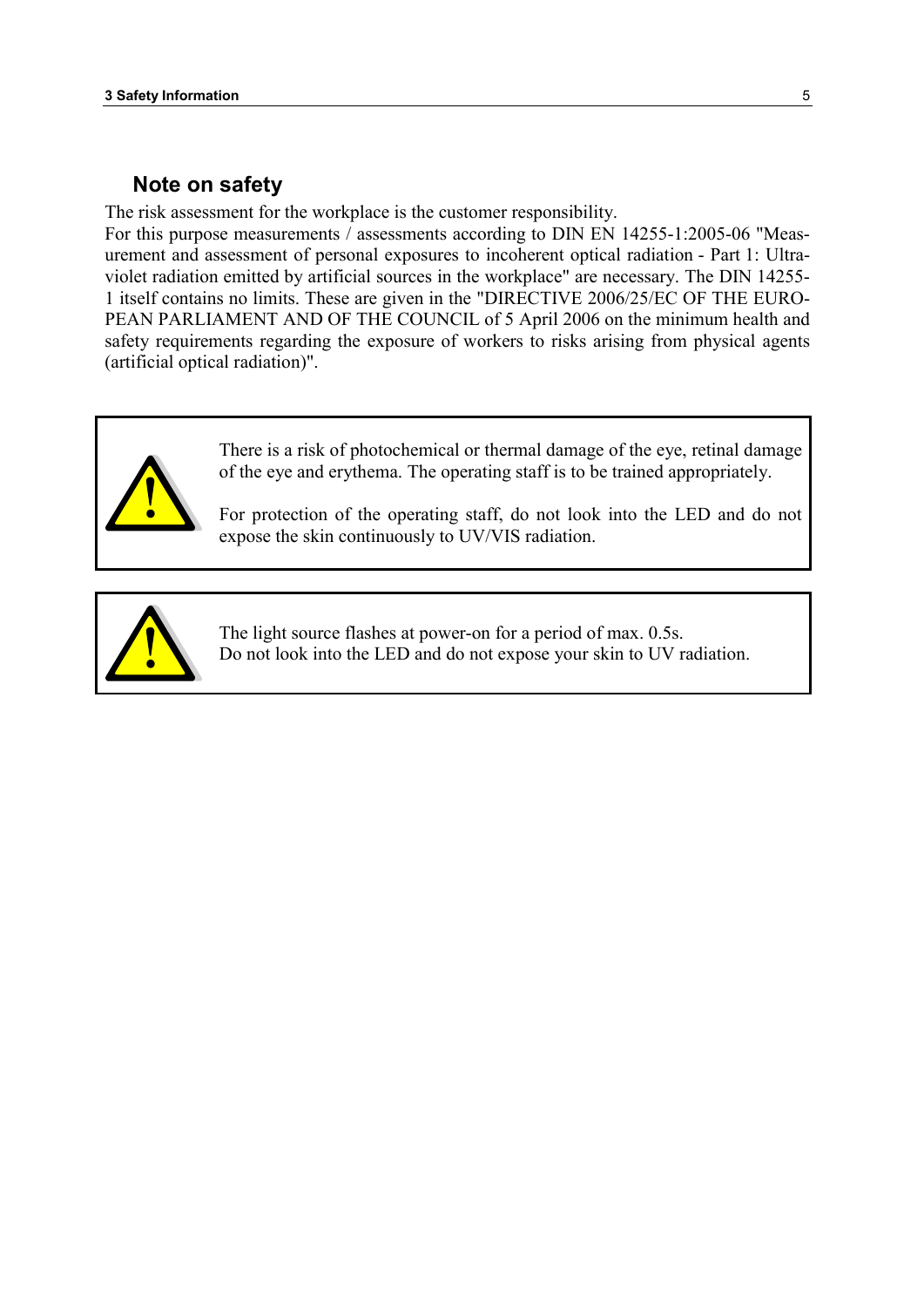### 4 Commissioning

#### Installation

Unpack all components and remove the packaging material.

The power adaptor of the UV LED smart is to be operated with an AC voltage of 100 to 264  $V \sim$  with a frequency of 50-60 Hz. The power consumption is max. 6 W.

A trigger signal or footswitch, the PC or the power adaptor can be connected to the breakout box.

Install the software smartUV and then connect the breakout box with the PC.

The breakout box is implemented as a virtual COM port named "UVsmart". If the UV LED smart cannot be found during the initial start, please check the settings of the COM port in the software.

#### Trigger



The exposure can be started via an external trigger or footswitch. For this purpose, connect the pushbutton to PIN 1 and PIN 5.

Only use a pushbutton or isolated contact. An own voltage supply is not necessary and not possible.

#### Cooling

The UV LED smart needs no cooling during its operation in an ambient temperature of <40°C and a duty cycle (Einschaltdauer) ED< 50%. With higher ambient temperatures or  $ED \ge 50\%$ , a cooling might be necessary. This can be taken out by e.g. the flow (Anströmen) of cooling air or heat conduction.

Avoid any cooling below the dew point.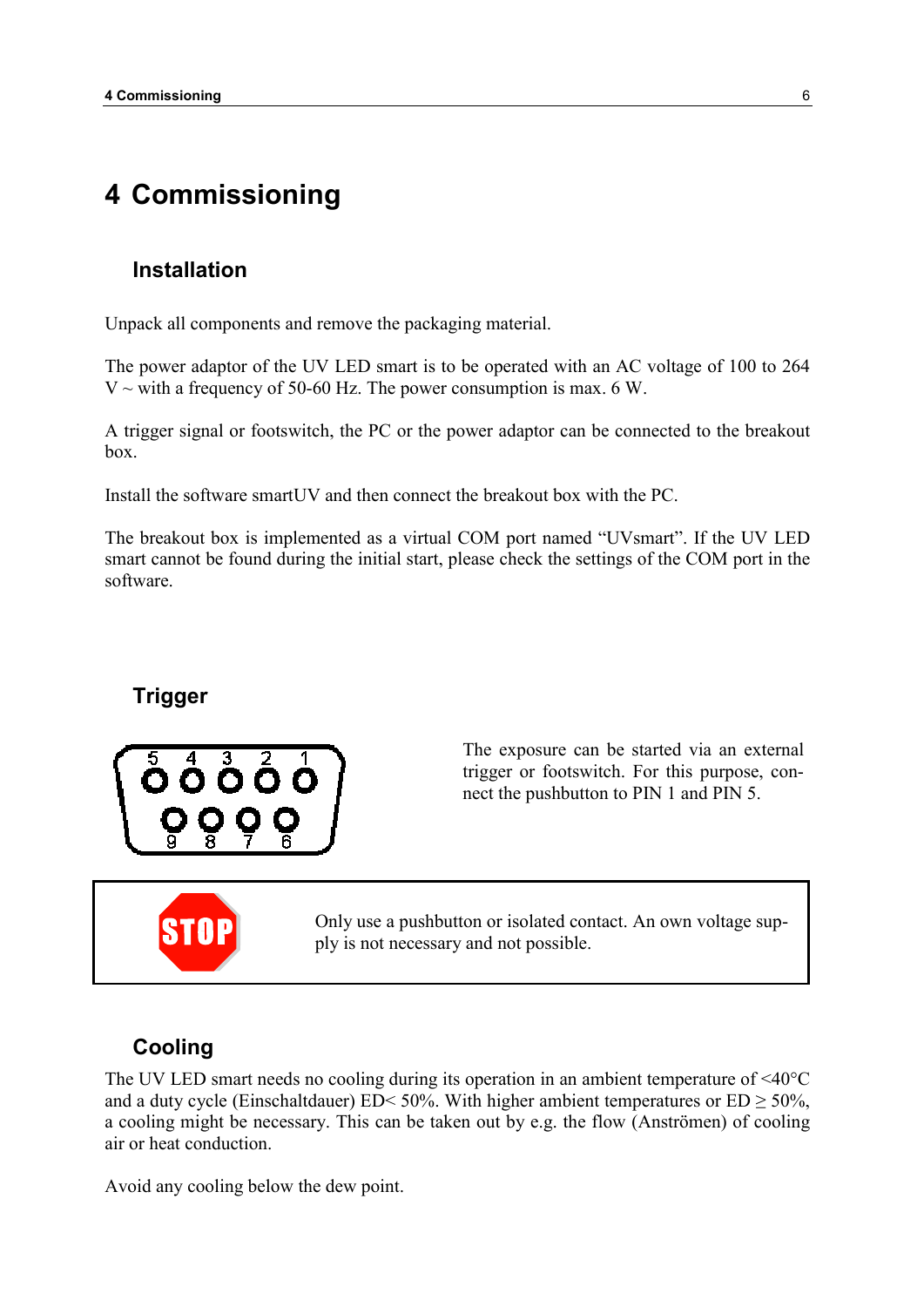Condensing water can corrode the LED tip or damage it otherwise.



The maximum housing temperature can reach  $> 60$  °C. These high temperatures can be reached in the manual operation with permanent operation, and there is a risk of skin burns in case of contact.

#### Status feedback

The light source flashes when switching to the set operating mode:

3 x blinking: set profile mode

1 x long signal: continuous operation set



The light source flashes at power-on for a period of max. 0.5s. Do not look into the LED and do not expose your skin to UV radiation.

#### Reset

If the UV-LED isn't flashing after power-on or isn't reaction on keystroke / trigger, press the reset button on the bottom of the breakout box. Alternative:

Disconnect the UV- LED from mains for at least 5 minutes Pull thereby also USB connection Program the LED again via the PC, if necessary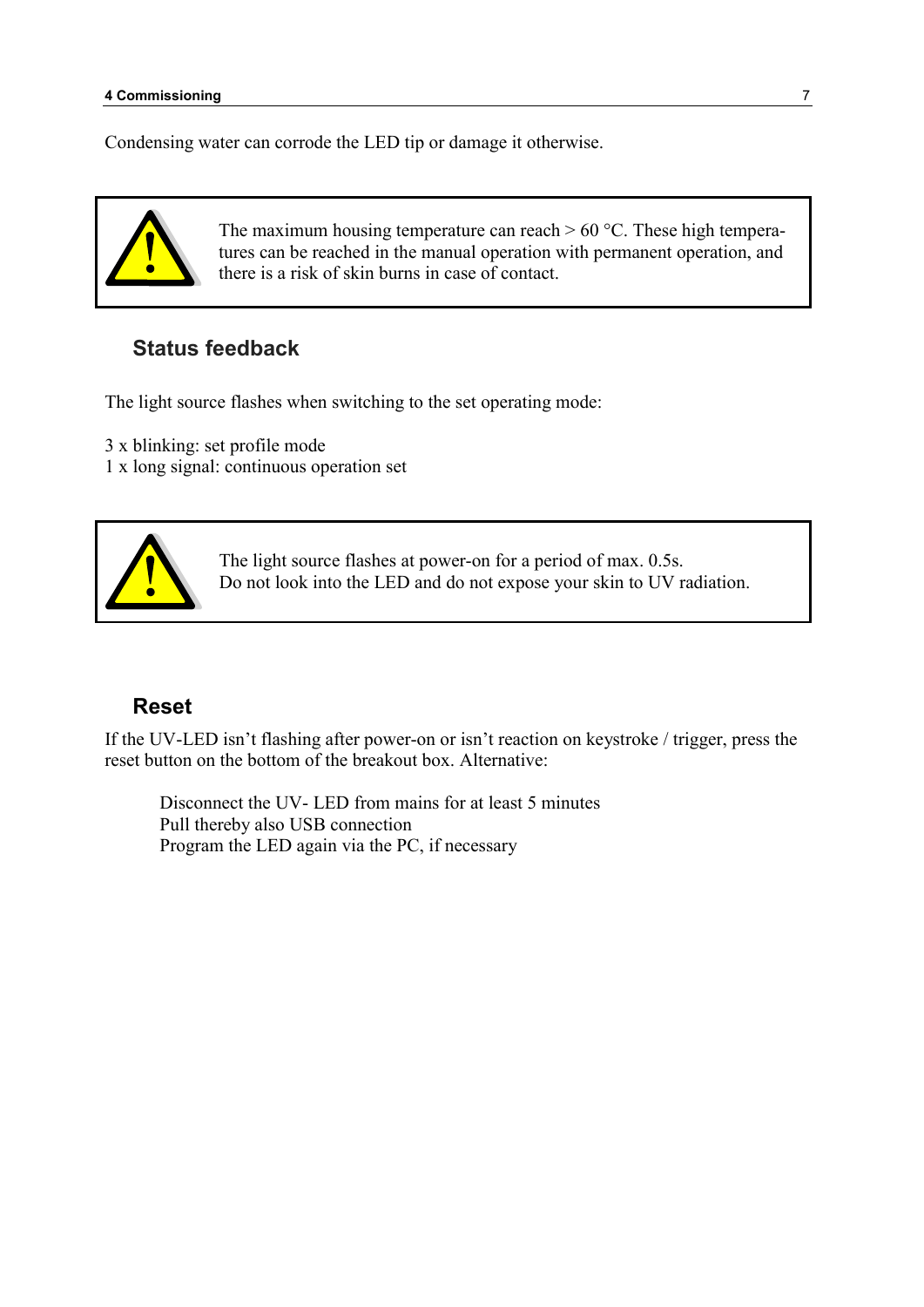## 5 Operating the Software

#### Starting the Software

When starting the software, the UV LED is connected.





If the UV LED smart cannot be found, check the setting of the COM port in the tab "Settings" and confirm the button "connect".

#### Permanent Operation

The UV LED can easily be switched on and off at the PC with the button "LED on / off". The performance can be set between 0% and 100% via the slide control.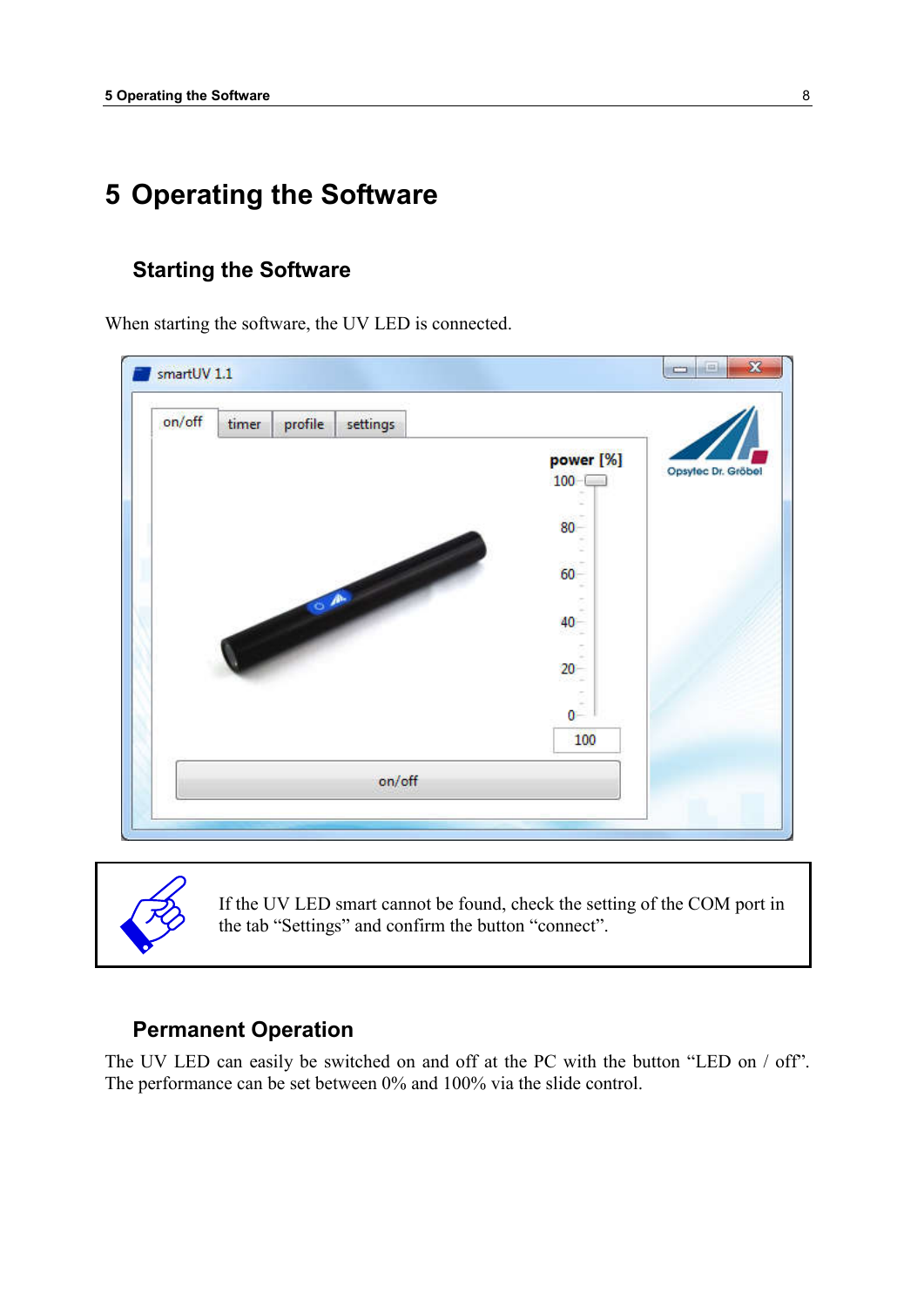#### Timer

The UV LED can controlled by PC in permanent operation mode. Therefor a useful timer is available. Set timer duration and performance and press timer start to start irradiation. Press button again to stop irradiation.



#### Profiles

The UV LED smart offers a profile mode for an adjustable, reproducible exposure of the samples. In the profile mode, dynamic exposures, i.e. exposures with temporally variable irradiance, and exposures with constant irradiances are possible. The user interface, with the function groups, is illustrated below.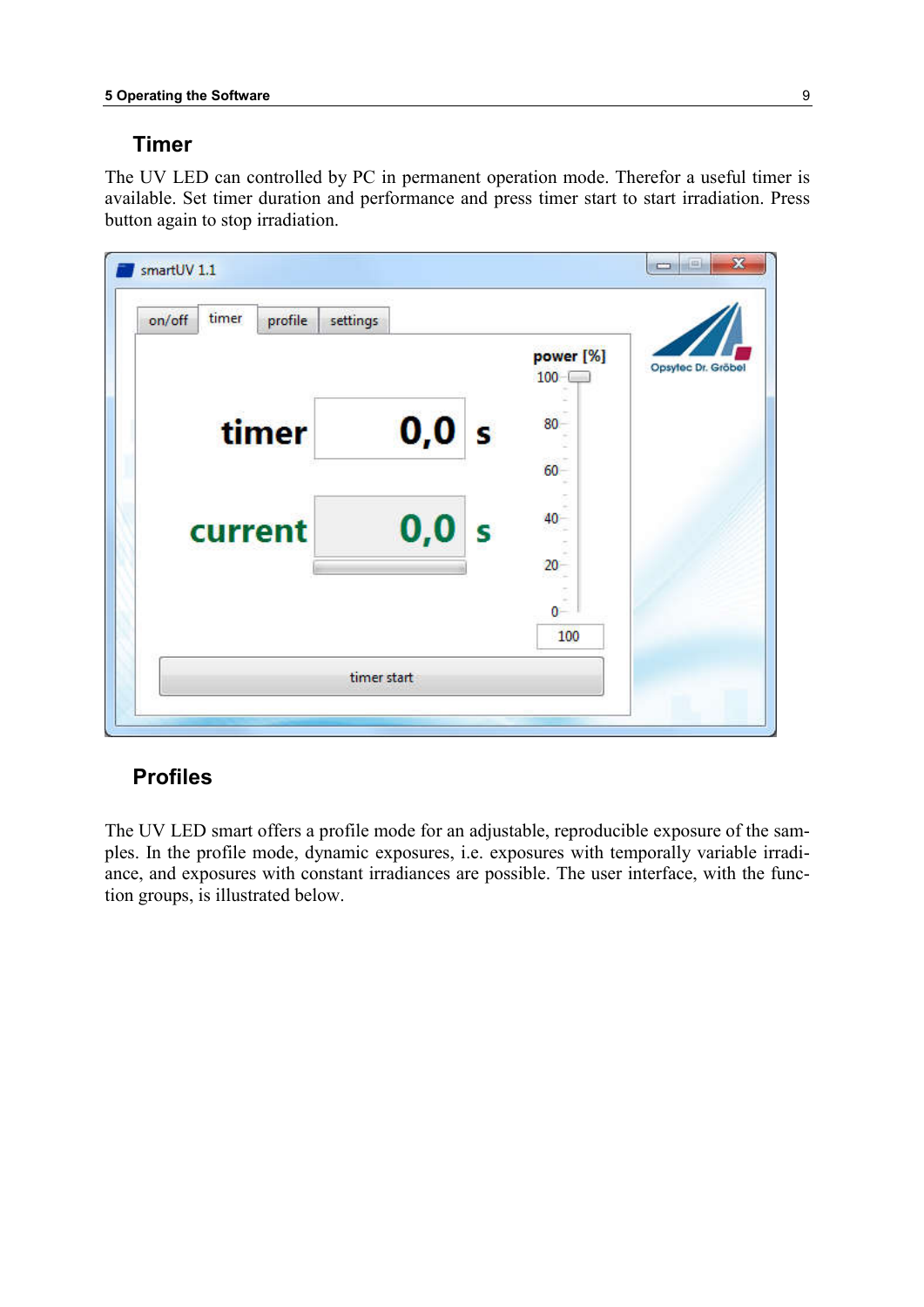| on/off   | timer                  | profile | settings        |     |   |     |              |      |                    |
|----------|------------------------|---------|-----------------|-----|---|-----|--------------|------|--------------------|
|          | duration [s] power [%] |         | 100             |     |   |     |              |      | Opsylec Dr. Gröbel |
| 0,0      | 0                      | ▲       |                 |     |   |     |              |      |                    |
| 0,0      | 0                      |         | $80 -$<br>35.67 |     |   |     |              |      |                    |
| $_{0,0}$ | 0                      | E       | $60 -$          |     |   |     |              |      |                    |
| $_{0,0}$ | $\overline{0}$         |         | $\mathbb{Z}$    |     |   |     |              |      |                    |
| 0,0      | $\mathbf 0$            |         | $40 -$          |     |   |     |              |      |                    |
| 0,0      | 0                      |         | $20 -$          |     |   |     |              |      |                    |
| 0,0      | $\bf{0}$               |         |                 |     |   |     |              |      |                    |
| 0,0      | 0                      |         | $0 -$           |     |   |     |              |      |                    |
| 0,0      | 0                      |         | $\bf{0}$        | 2,5 | 5 | 7,5 | 10           | 12,5 |                    |
| 0,0      | $\bf{0}$               | ۳       |                 |     |   | [s] |              |      |                    |
| è        |                        |         |                 |     |   |     | send profile |      |                    |
|          |                        |         |                 |     |   |     |              |      |                    |
|          |                        |         | profile start   |     |   |     |              |      |                    |

Activate the profile mode by button "send profile".



The exposure is taken out in the profile mode by pressing once the button or creating the trigger signal, as long as the button is pressed / the trigger is active. In that case, the profile is continuously repeated.

The exposure is taken out on the PC only once and is not repeated.

#### Setting the irradiation profile

The irradiation profile is shown in the table and the graph. Changes are editable directly in the table.

Furthermore, profiles can be imported via text files. To select a text file, click on the folder icon at the bottom. The text file must be two-columned and tab-separated, and must have exactly 29 time and irradiance values.

The first column contains the exposure time; the second column contains the irradiance. Note: The text files can be generated in Microsoft Excel via any text editor or via the function "Save as" as a "text (tab-separated) (\*.txt)".

Example:

| 1.0 | 100      |
|-----|----------|
| 1.0 | $\Omega$ |
| 1.0 | 100      |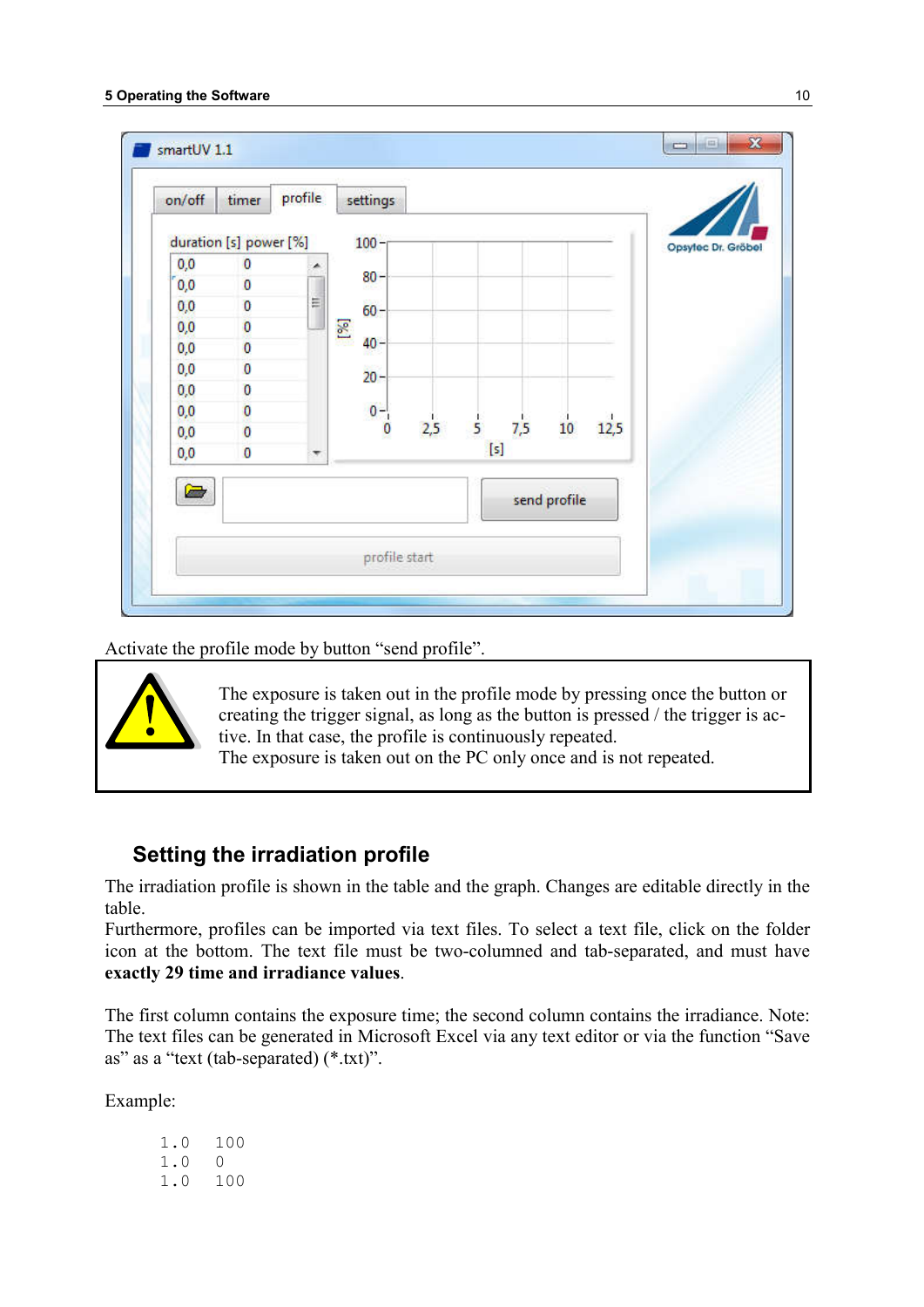$\Omega$  0 …

The first step is 100% performance for 1 second, followed by 1 second with 0% and 1second with  $100\%$  performance. Please note that the duration must be  $> 0$ . Otherwise all the consecutive steps will be ignored.

Transfer the profile into the UV LED smart with the button "send profile". This process takes a few seconds. Now the profile is permanently saved.

Start irradiation by button "profile start".



The maximum step length is 25s. Split a longer irradiation in several single steps.

#### Settings

Once the UV LED smart is successfully connected, this COM port is automatically saved. If the module is not identified, please check the COM port on the page "Settings" and press the button "Connect".

The software saves the settings in a text file under  $C: \setminus$  OpSyTec-Daten  $\setminus$  UVLED Smart\COM.INI. This can be edited with any text editor. When using Microsoft, please use the setting "Text Only" (\*. txt)".

This ini-file defines the COM port Default. Example (when using COM port 2):

COM2

If no COM port is displayed or the UV LED smart is not listed, check the installation and / or the device manager (Windows Control Panel).